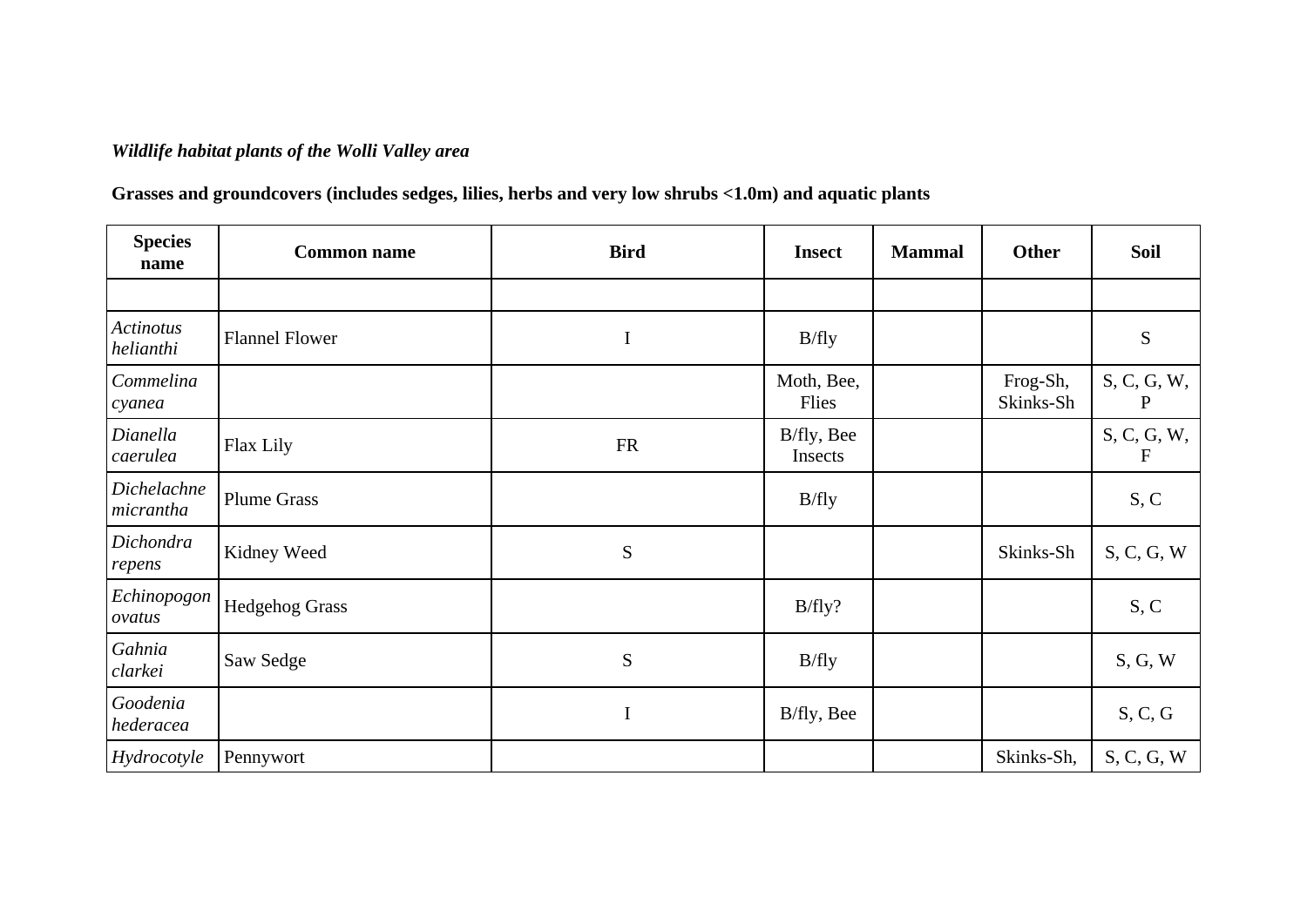| <b>Species</b><br>name                  | <b>Common name</b>          | <b>Bird</b> | <b>Insect</b>    | <b>Mammal</b> | <b>Other</b>           | Soil                        |
|-----------------------------------------|-----------------------------|-------------|------------------|---------------|------------------------|-----------------------------|
| peduncularis                            |                             |             |                  |               | Frog-Sh                |                             |
| <b>Juncus</b><br>planifolius            | Rush                        | S           | B/fly, Moth      | Wombat?       |                        | S, C, W                     |
| Lomandra<br>filiformis ssp.<br>coriacea | Wattle Mat-rush             | S, I        | B/fly, Moth      | Wombat?       |                        | $\mathbf C$                 |
| Lomandra<br>longifolia                  | Mat-rush                    | S, I, Sh/N  | B/fly, Moth      | Wombat        | Small frogs-<br>Sh     | S, C, G, W,<br>$\mathbf{F}$ |
| Lomatia<br>silaifolia                   | Crinkle Bush                | N, I        | B/fly, Bee       |               |                        | S, G                        |
| <b>Macrozamia</b><br>communis           | Burrawang                   | S, FR?      | B/fly,<br>Weevil | Native rat    |                        | S, G                        |
| Microlaena<br>stipoides                 | <b>Weeping Meadow Grass</b> |             | B/fly            | Wombat        |                        | S, C, G                     |
| <b>Oplismenus</b><br>imbecillis         | <b>Basket Grass</b>         |             | B/fly            |               |                        | S, C, G                     |
| Pelargonium<br>inodorum                 |                             |             |                  |               | Skinks-Sh              | S, C                        |
| Poa affinis                             | <b>Tussock Grass</b>        | S, I        | B/fly            | Wombat        |                        | S                           |
| Pratia<br>purpurascens                  |                             |             | B/fly            |               | Frog-Sh,<br>Mycorrhiza | S, C, G, W                  |